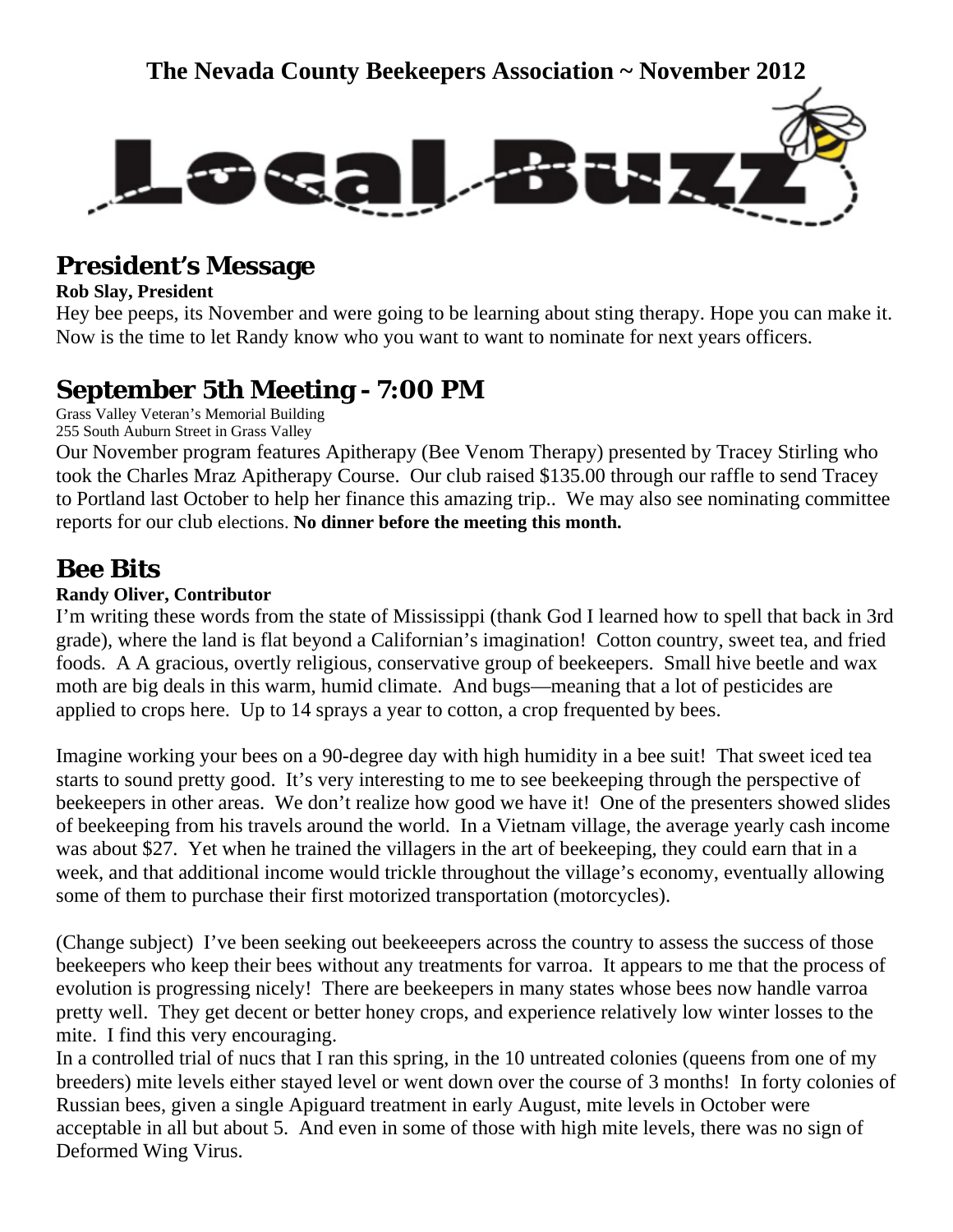Unfortunately, this message has been lost on many commercial queen producers, who still continue to sell queens selected only for honey production, rather than mite resistance.

On an ending note, I've recently been researching genetically engineered crops deeply—first with respect to bees, and secondly (largely due to Prop 37) with respect to humans. I read extensively the anti-GMO literature (which scared the pants off me), but then did the extra work of then checking their claims for validity. This involved reading the original scientific studies cited, as well as scientific analyses of the debates on GM foods. I'm not about to try to persuade anyone, but I will tell you that the GE genie is out of the bottle, and that plant scientists are eager to apply its potential, along with concurrent (non GM) marker assisted selection (MAS), to the breeding of crop plants. What dismays me is that the organic farming community has chosen to draw an arbitrary line in the sand wholeheartedly embracing MAS, but condemning gene splicing. To me, as an environmentalist, this appears to be a mistake.

Human demands upon the Earth's finite ecosystem are growing. There are only about 4.5 acres of biologically productive land on the surface of the Earth available for each current human inhabitant. Depending upon the culture's lifestyle, we use anywhere from 25 acres (U.S.) to as little as 1 acre (Bangladesh) to feed and clothe each person. Unfortunately for the bee (and many other species), due to human population growth there are over 200,000 additional human mouths to feed every single day—each requiring the conversion of another couple of acres of natural habitat into farmland!

It doesn't take a mathematician to figure out that if we wish to conserve natural ecosystems that we need to get more yield out of existing cropland! And one of the best ways to do that is to breed crops that are more productive and pest-resistant. Plant scientists are making huge strides in developing such cultivars, both by GM and conventional breeding. If they manage to file a patent, so what?—other breeders can easily "steal" the germplasm away from the patented genes, and in any case, the patents expire after 20 years!

From a biological standpoint, I simply don't see GM crops as being any more inherently dangerous than conventionally bred crops. Our domestic plants today are often far from "natural"—you wouldn't recognize the ancestors of many. Be aware that even conventionally bred cultivars of several crops (beans, potatoes, celery, etc.) often turn out to be too toxic for humans. The reality is that plant tissues are naturally awash in poisonous substances (I highly recommend the paper "Misconceptions about the Causes of Cancer" [[i](#page--1-0)]). Plants have needed to repel herbivores throughout their evolution, and since plants can't run, hide, or bite back, they do it chemically. Many of our most popular fruits, nuts, grains, and vegetables (and especially herbs and spices) contain powerful phytotoxins. Their wild ancestors required cooking or leaching before the plant was edible to humans. Plant breeders systematically select for cultivars with lower levels of (the often strongly flavored) toxins.

And there is nothing novel about gene splicing—viruses have been swapping genes between species of plants, animals, bacteria, and fungi since the beginning of life. This natural process of "horizontal gene transfer" has been a driving force in evolution. We humans are all GMO's—a large proportion of our "own" DNA has come from other species.

The regulatory agencies (especially in Europe) have learned from some earlier missteps, and are demanding careful review of safety studies for GM crops (which I wholly support). Plant breeders are bringing to market GM cultivars that are pest, virus, heat, or drought resistant, better flavored, and more nutritious. The direction of GM plant breeding is to eliminate the use of synthetic insecticides, which would be a big plus to honey bees and other pollinators. As an environmentalist, I feel that we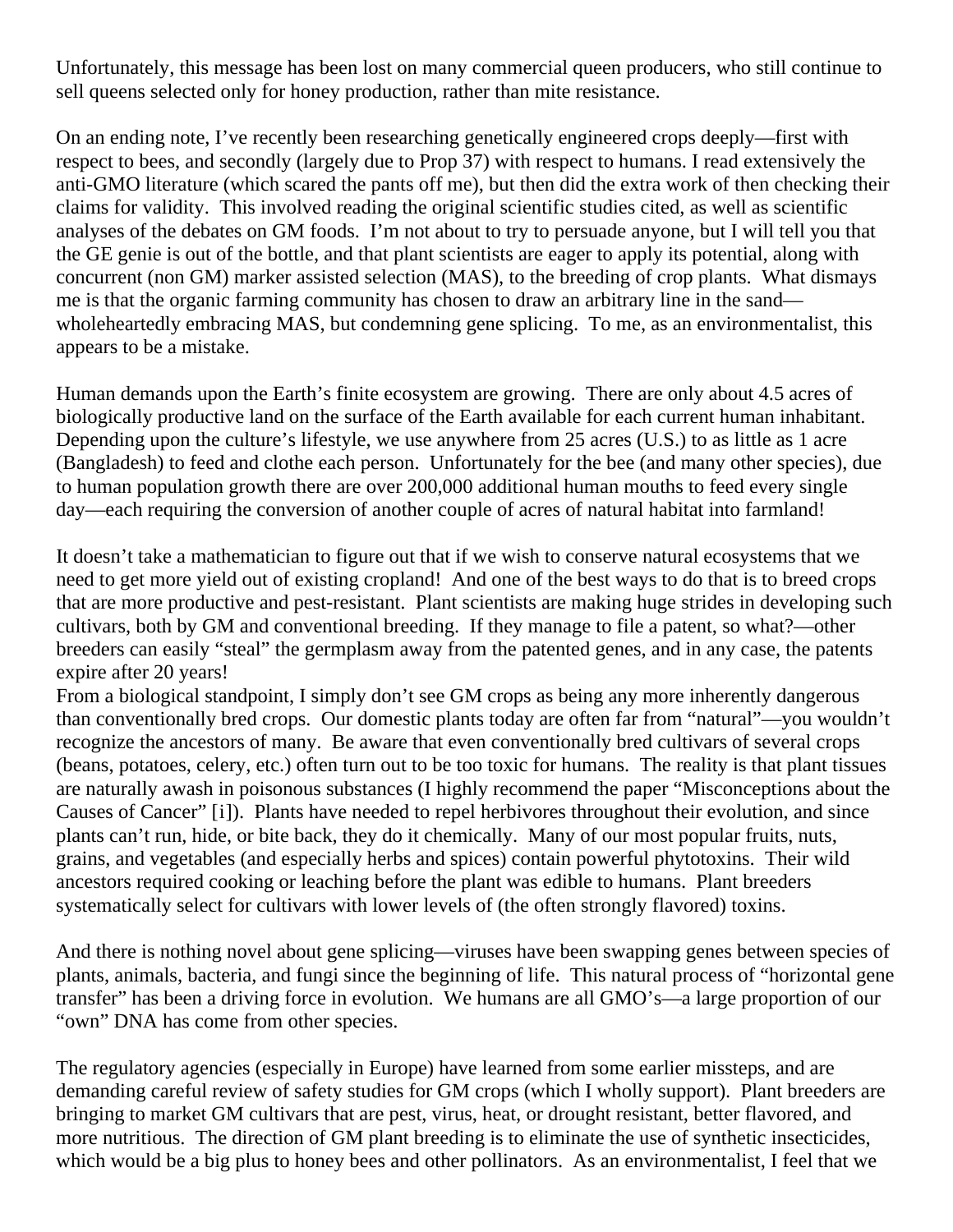all need to look at the Big Picture, which to me includes the incredible potential of genetic engineering as part of the solution to environmental degradation in a crowded world.

[1] Gold 2002 Misconceptions about the causes of cancer [http://potency.berkeley.edu/pdfs/Gold\\_Misconceptions.pdf](http://potency.berkeley.edu/pdfs/Gold_Misconceptions.pdf) 

# **From the Librarian**

**Tynowyn Slattery, Librarian**  Five books and 2 DVDs all geared toward children and educational programs for children.

Fiona's Bee by Beverly Keller and Diane Paterson. A story of a young girl who learns about bees and making friends at the same time. nice 2 color line drawings on almost every page.

Honeybee by Barrie Watts and Honeybees by Jane Lecht Both these books are arranged to teach children about the life cycle of honeybees; the first is more appropriate for older kids, 6 years & up and the second for 3-6 and both have really excellent photographs of all stages of larval development and hive and field activities with age appropriate explanations, while the Watts book has a two page review, in the back, with questions to help lead further discussion.

Let's Buzz the Schools from the William H. Miner Agricultural Research Institute Educator's Guide to Honeybees, Pollination, Africanized Honeybees, Honey and Beeswax compiled by the Sonoma County Beekeeper's Association.

These two binder format books are intended as teachers' guides with ideas for structure and content in a more in-depth and on going, middle school, class examination of honeybees and the natural history surrounding them. Unfortunately, since these two books are not from a publisher, the photos aren't very clear but the line drawings are good and, more to the point, they are packed with ideas and suggestions. I would use these guides in conjunction with the excellent poster size photos that we have in the library.

The library also has two DVD resources for taking bee information into the classroom.

City of Bees: A Children's Guide to Bees, a joint production of companies in the UK and Denmark Colorful and well done with general information for children grades K-6, it has a downloadable teachers lesson plan. This DVD has been reviewed here before.

Classroom Guide by Randy Oliver An excellent and practical resource for going into the classroom and really engaging children.

If you have children or grandchildren, there's a good chance that you have been asked about presenting something about bees in their classroom and with these resources, a jar of honey and wearing your, very cool, suit, veil and gloves, you'll make a great impression, share some specialized information about something that is exciting and interesting to you and, perhaps, inspire our future generations of beekeepers.

...and a note about late books: The library books are checked out for a month, which can be extended by another month by calling, or preferably, e-mailing me. If problems arise with returning material it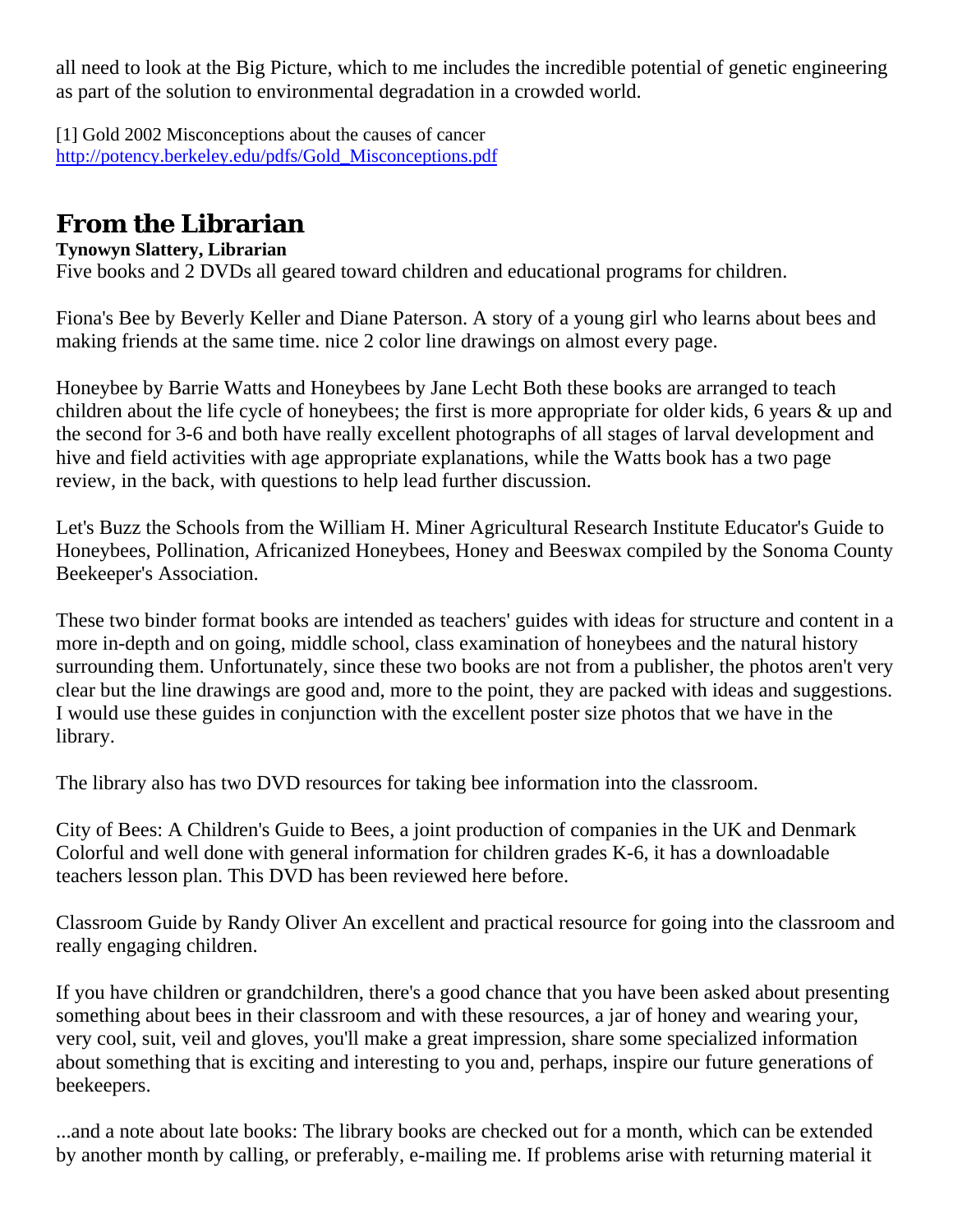can be mailed to: Tynowyn Slattery, 20493 Rome Road, Nevada City, CA 95959, 530-265-6318 swoolman@saber.net <mailto:swoolman@saber.net>

# **Apitherapy Conference**

#### **Tracey Stirling, Contributor**

Dear NCBA members. I want to take a moment to send a heartfelt thank you to all of you who contributed to my trip to the Charles Mraz Apitherapy conference. I have such gratitude to live in a town filled with so many amazing people who are willing to support a complete or near stranger in such an endeavor, as well as to have so many friends and loved ones also willing to show their support. This type of generosity encourages me all the more to want to share all the amazing things I learned at this conference with anyone who is willing to listen.

For those of you who are not familiar with Apitherapy, it is the use of all the medicinal properties of the hive. The conference was a blast! We had such an amazing panel of speakers some coming from as far as Russia. There were lectures on all the medicinal properties of the hive including, propolis, honey, pollen, beeswax and bee bread. There were lectures on Veterinary Apitherapy, the treatment of autoimmune illnesses and pain as well as contraindications. But most interesting by far were the lectures and hands on demonstrations of bee venom therapy or bee acupuncture.

I will be speaking of Bee Venom Therapy at the November meeting and I will also be sharing a live demonstration. Bee venom therapy has been around for thousands of years and has shown to be helpful in many types of ailments particularly those dealing with inflammation. BVT is most commonly used for MS in the states but it is also highly popular for those with Rheumatoid Arthritis. Other ailments helped by BVT are Fibromyalgia, sports injuries, sciatica, incontinence, and asthma just to name a few.

Please come to the November meeting if you or anyone you know could benefit from this form of treatment. You have a gold mine of healing in your hives just waiting to be discovered!

# **This Month's Recipe**

**from Leslie Gault** 

Persimmon Walnut Honey Bread

- 2 Persimmons (1  $1/4$  cup persimmon pulp)
- 1-1/2 cup whole wheat pastry flour (available at Briarpatch)
- $\cdot$  1/2 cup whole wheat flour
- 2 tsp baking powder
- 1/2 tsp baking soda
- $\cdot$  1/2 tsp ginger powder
- $\bullet$  1/2 tsp salt
- $\cdot$  1/8 tsp clove powder
- 3 Tbsp butter at room temperature
- $\bullet$  1/4 cup honey
- 1/2 cup chopped walnuts or other favorite nuts

Preheat oven to 350 degrees F. Cut the persimmons into half and scoop out the flesh (or blend in blender) to make 1-1/4 cups of persimmon pulp. If you prefer, reduce persimmon pulp to one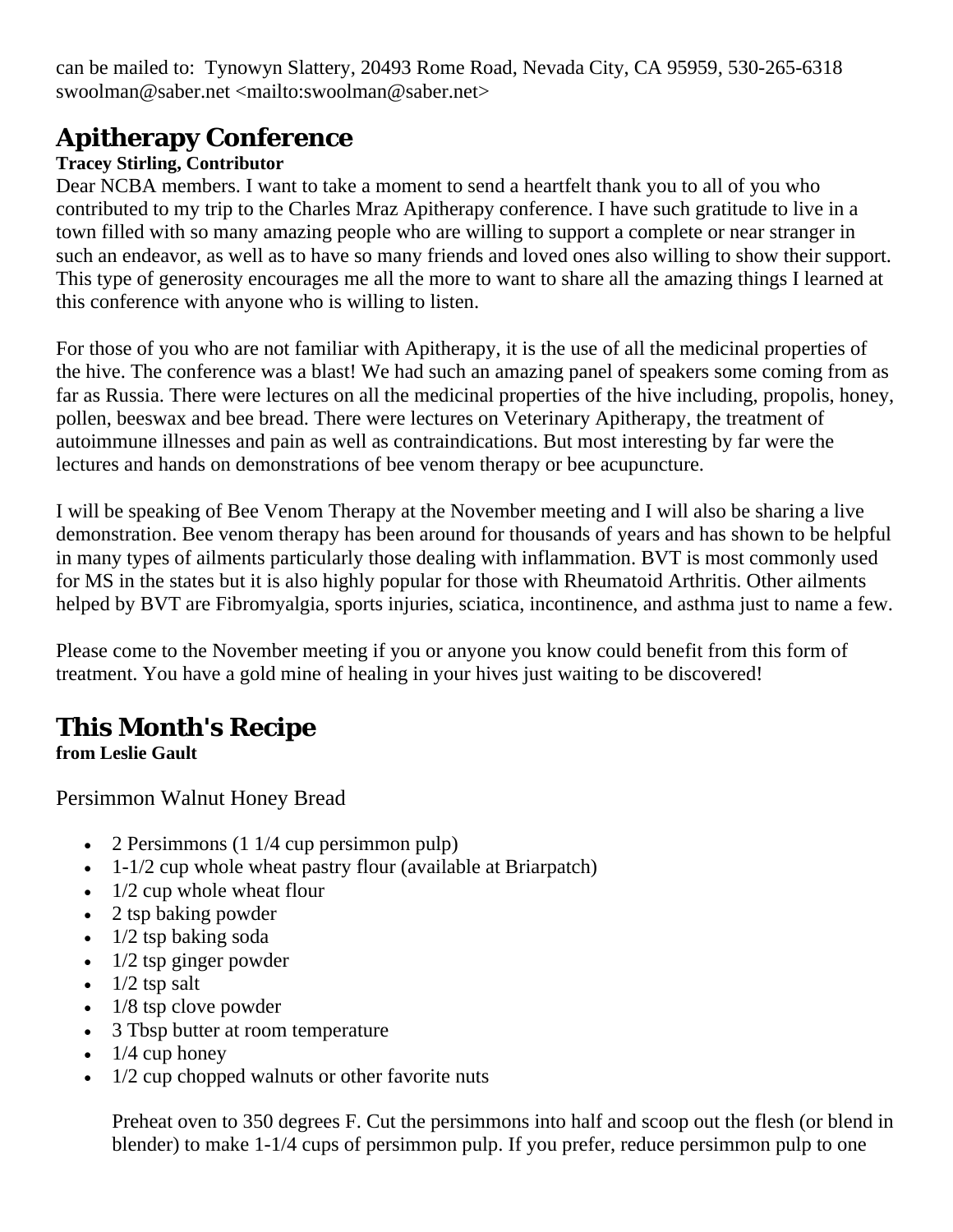cup and add one lightly beaten egg. Cream the butter and honey. Add the persimmon (and egg if being used) and beat the mixture till well blended. In a separate bowl, sift the dry ingredients together and add to the liquid mixture, stirring lightly until well mixed. Blend in the nuts. Turn the batter into a well greased loaf pan and bake in a preheated 350F oven for 40-60 minutes until a toothpick comes out clean when inserted in the middle of the loaf. Cool slightly before slicing, best when served warm.

# **Emergency Winter Rations and Moisture Control**

#### **Janet Brisson, Treasurer**

Last year, I read an article on Emergency Winter Rations and Moisture Control and decided to try it. Since we were gone 6 weeks over winter, I needed a way to continuously feed the bees. Prior to that, I was making honey boards, but they were hard to make and very messy. This was a piece of cake. At first I loved it, so easy to set up. Then I hated it, I thought I had really messed up the hives with these big lumps of sugar and thought I would have to chip them out of the hive. Finally, loving it again. I didn't realized how easy it was to clean up, the newspaper and sugar just lifted off the hive. I could inspect the hive and put the newspaper with sugar right back on again. I'm going to reprint below.

Emergency Winter Rations and Moisture Control

I have discussed the Mountain Camp method of winter feeding and moisture control in past newsletters and I feel it is worth going over once more.

- 1. Add a solid spacer rim to the top of your stack, about 2" in height
- 2. Cut two sheets of black & white newspaper to fit exactly inside the walls of your hive body (these will be laid directly on your top bars leaving about 1/3 of ten frames exposed).
- 3. Using a spray bottle full of tap water wet the newspaper so it is fairly saturated but not dripping.
- 4. Fill a 2 lb plastic coffee can with dry granulated cane sugar.
- 5. Dump 1/3 of the sugar on the newspaper and mist it with the spray bottle so it just begins to clump.
- 6. Repeat the process until the sugar is gone.

Why mist the sugar? Because if you don't the bees may carry it from the hive as foreign material. When will the bees use this? It has been my observation that they will be up in this sugar in the very early spring. Are there any side benefits of this? Yes, I believe that this helps absorb the moisture that will be produced by the bees' respiration and heat that is generated and rises as condensation. My bees can take some re ally cold weather but they cannot survive being wet and cold. And, should they not need this sugar in the spring, you can use it in a 1:1 spring feed.

# **Nominations for President and Vice President**

#### **Randy Oliver, Contributor**

We at NCBA always welcome new blood into our leadership, independent upon your beekeeping experience. If you are interested in being an officer, please phone Randy 277-4450. The executive board will help you every step of the way. Don't be shy!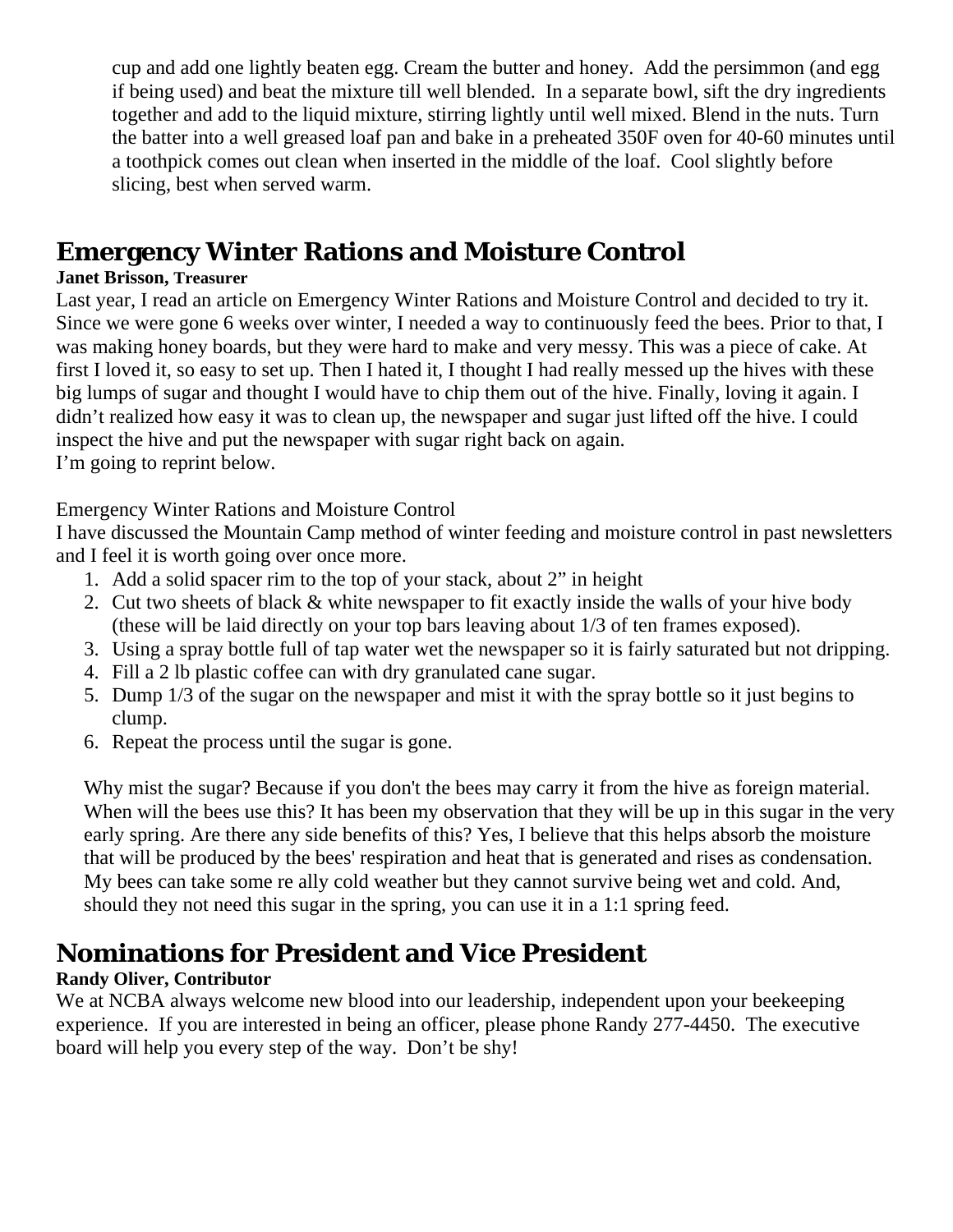## **Country Rubes Combo Screened Bottom Boards**

Special NCBA Club Price! Call Janet [f](mailto:rubes@countryrubes.com)or details. 530- 913-2724 or [rubes@countryrubes.com](mailto:rubes@countryrubes.com)

#### **Honey Extraction House**

A to Z Supply has a honey extraction house available for rent. Equipment is provided and the room is heated and there's lots of hot water for clean up. For more information: 530.273.6608



I overbought and have some for sale at cost. They are \$3.80 per 2 strips. I Can bring to them to the meeting or you can pickup. Call Brion Dunbar 530/470-8691



## **Sacramento Beekeeping Supplies**

- Complete line of all beekeeping supplies
- American dealer for Sheriff suits
- Gifts—bee themed children's wear, tableware, garden décor
- Books—children's beekeeping, homemade cosmetics, candles
- Beeswax candles, molds, waxes, dyes, scents, and wicks
- Honeycomb sheets for rolling candles—35 colors

2110 X Street, Sacramento, CA 95818 (916) 451-2337 fax (916) 451-7008 Webpage at [www.sacramentobeekeeping.com/](http://www.sacramentobeekeeping.com/) email:[info@sacramentobeekeeping.com](mailto:%20info@sacramentobeekeeping.com) Open Tuesday through Saturday 10:00 – 5:30 Mail Orders Receive Quick Service

# **Goodies Sign-up**

#### **Karla Hanson, Coordinator**

Please let me know if you can bring a treat for any of the meetings. Contact Karla Hanson, [queenbeez@att.net](mailto:queenbeez@att.net) 

# **Meeting Minutes**

Minutes from October meeting are unavailable.

# **Club Membership**

#### **Janet Brisson, Treasurer**

If you are a new member and want to sign up but can't make it to the meeting, you can sign up on line at NCBEES.net or email Janet at [rubes@countryrubes.com](mailto:rubes@countryrubes.com)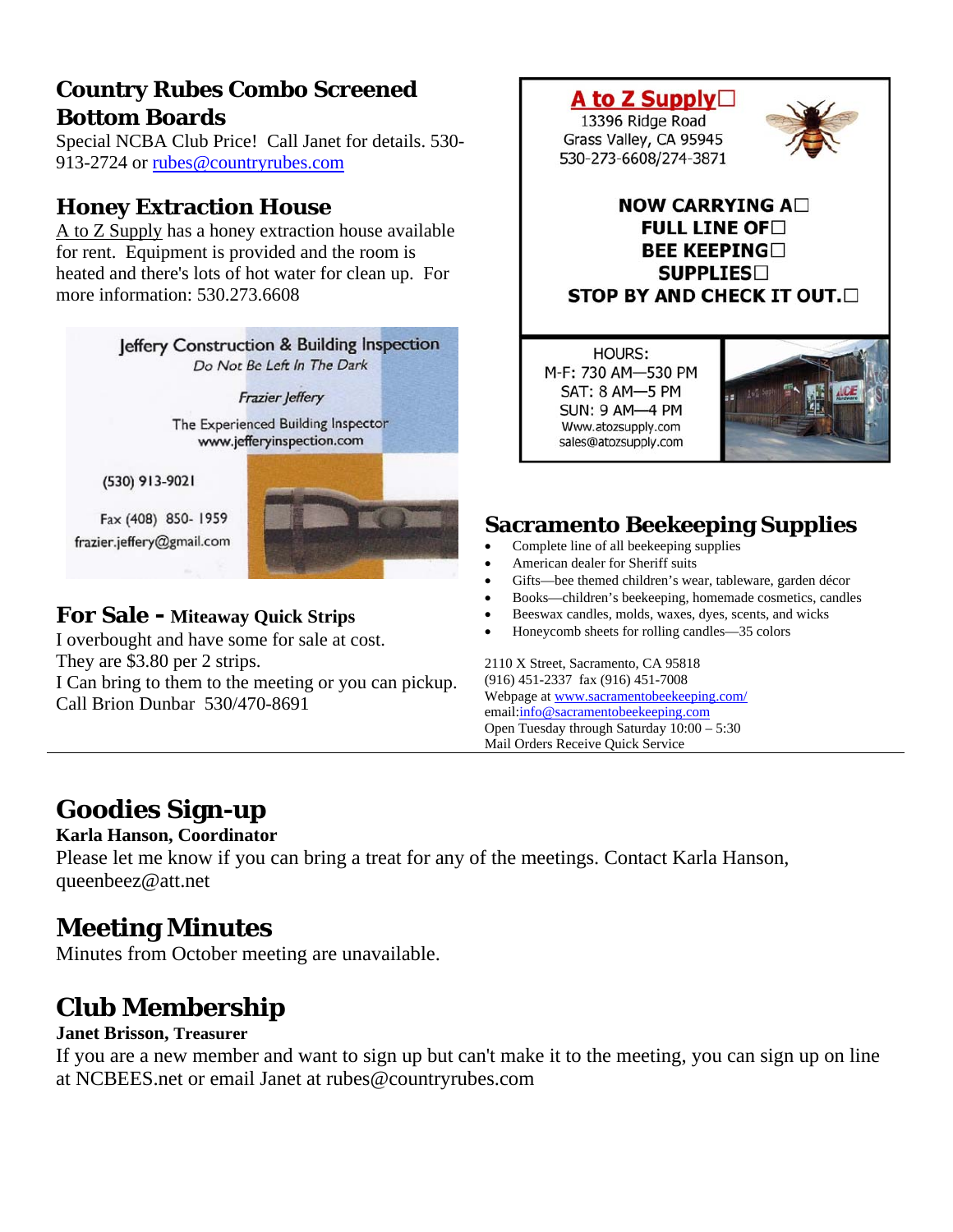# **Extract from a lecture to Workmen**

### **Dornach, 3rd February 1922, Rudolf Steiner**

I have told you that the female element is more connected with the influences from the surrounding world while the male element shuts itself off from these influences.

If men are addicted to absinth it wrecks those organs which should ensure that offspring have strong stable characters.

So if the vice of absinth drinking spreads among men we shall get weakly offspring, weakly future generations.

If in addition, women take absinth, it will happen that the offspring will be very prone to illness. If we see women who drink absinth and they have children it will be found that these children will be very liable to illnesses....

We can study what honey does when we eat it.

Absinth unites with the fluid in man in such a way that it drives out the air and with it the soul element, and that gives a feeling of pleasure.

Honey gives pleasure only on the tongue.

The moment honey is eaten it assists the proper connection between airy and fluid elements in man. Nothing is better for man than to add a little honey, but in the right measure, to his food.

The bees, in a wonderful way, help man to learn how his soul should work on his organs.

Through their honey, the bees give back to man what he needs for the work of his soul in the body. When he drinks absinth he wants to relish and enjoy his soul.

When he adds honey to his food he wants to prepare his soul so that it works and breaths properly in the body.

Bee keeping, therefore, advances civilization because it makes man strong.

Drinking absinth, however, would drive mankind gradually to the point of extinction.

If one thinks how greatly the bees are influenced from the starry worlds, one sees that bees are the means of ensuring man receives what is right for him.

All that lives, works together in the right way if it is combined in the right way.

When one sees a hive of bees, one should say to oneself with awe and reverence:

By way of the beehive the whole universe flows into man and makes us good, capable people, but if we drink absinth it turns us into the opposite.

Thus knowledge of man becomes knowledge of the universe.

# **Raffle Prizes**

## **Karla Hanson, Coordinator**

Thank you all for bringing some great items for our raffles, keep it coming. Plants, eggs, jewelry, soaps, bee items, jams, beautiful metal garden art, the list goes on and on... Thanks to everyone!